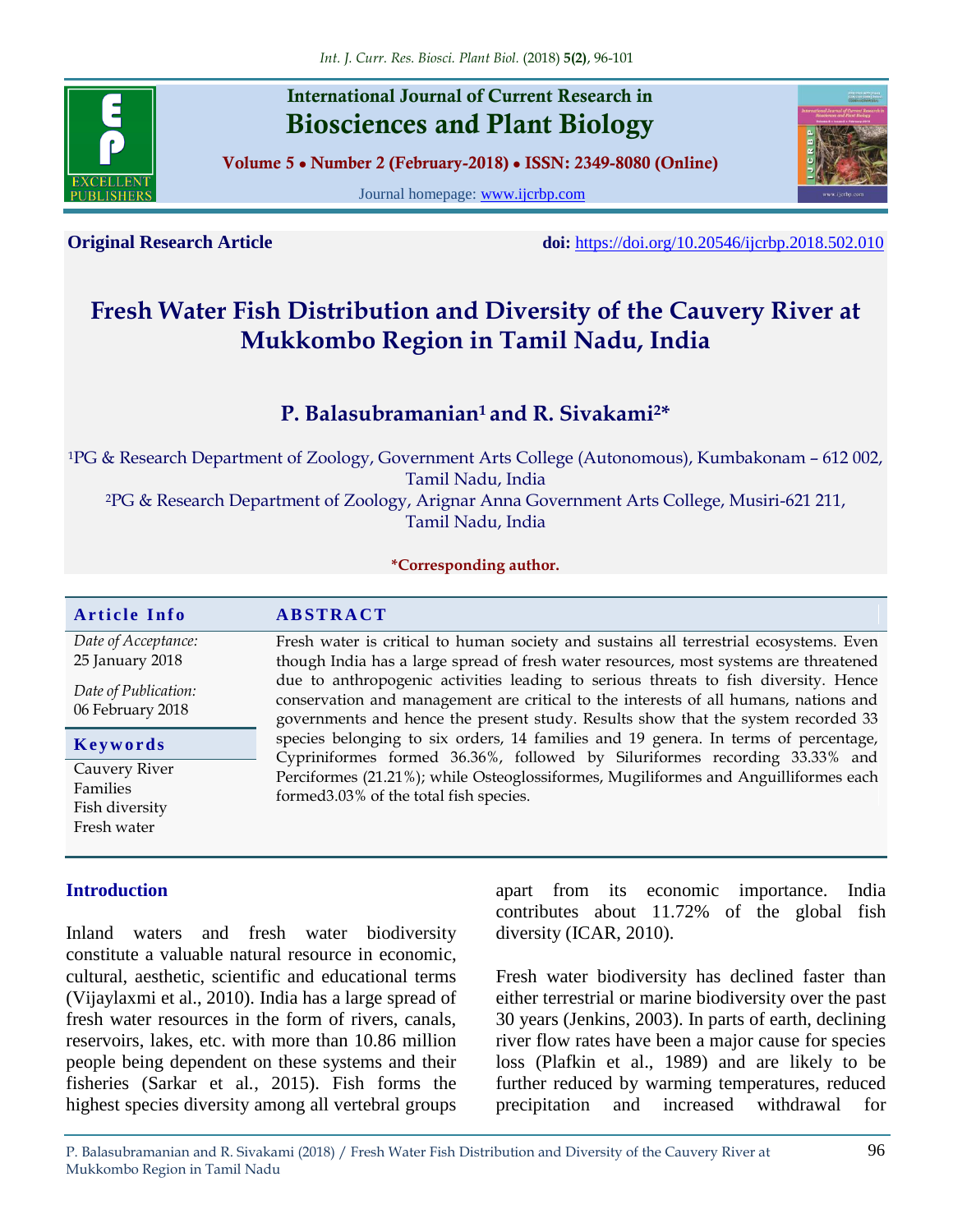agricultural and other human uses (Vorosmarty et al., 2000).

Hence to achieve sustainable utilization of these resources, it is imperative to have appropriate planning for biodiversity conservation and management strategies. Thus, it is of utmost importance to have scientific information about the species as well as their ecosystems for moving towards biodiversity conservation. Hence, the present study was attempted to identify the species diversity of the Cauvery River at Mukkombo situated in Tamil Nadu.

#### **Materials and methods**

#### **Study area**

The aquatic system chosen for the present study was a station of River Cauvery at Upper Anicut, Tiruchirappalli District, Tamil Nadu. River Cauvery which is one of the sacred rivers of southern India, is the source of water for an extensive irrigation system and hydroelectric power. It has supported irrigated agriculture for centuries and served as the life blood of the ancient kingdoms and modern cities in the states of Karnataka and Tamil Nadu. This river is the very life-guard of Central Tamil Nadu's agriculture. The five districts (Karur, Namakkal, Tiruchirappalli, Thanjavur and Nagapattinam) which depend on the river for irrigation, produce over 40 per cent of the food crops of Tamil Nadu (Geethalakshmi et al., 2008). In addition to the agriculture, the rapid industrialization and urbanization along the river bank are the supporting pillars of the economic development of this part of the nation. On the other hand, environmental degradation is felt intensely in this area (Jayaram, 2000; Kalavathy et al., 2011). Thus this system is prone to more pollution.

For the present study the sampling site chosen was Upper Anicut or Mukkombu (Lattitude 10° 89', Longitude  $78^{\circ}$  58') which is about 18 km west of Tiruchirappalli Junction. Mukkombu is about 685 m long and was built in the  $19<sup>th</sup>$  century by Sir Arthur Cotton. Mukkombu is a beautiful picnic spot

with various tourist attractions such as amusement park, childrens garden, sports, fish facilities, etc. With its cool atmosphere and green surroundings, Mukkombu serves as a perfect picnic destination for thousands of people from neighbouring districts. Usually in this region, water is found throughout the year eventhough the Mettur Dam remains closed for about two months in a year. Hence this region can be treated as perennial.

#### **Data collection and analysis**

Fish sampling was performed in 100 m reach of all the three sampling sites. Fishes were collected from different selected localities during the period from December 2016 to September 2017 with the help of local fishermen using different types on nets namely gill nets, cast nets and dragnets. Photographs were taken prior to preservation as formalin decolorizes the fish. Fishes brought to the laboratory were fixed in this solution in separate jars according to the size of species. Smaller fishes were directly placed in the formalin solution while larger fishes were given an incision on the abdomen before they were fixed. The fishes were labeled giving serial numbers, exact locality from where collected, date of collection and the local name of fish used in this region. Identification of fishes where carried out by following Talwar and Jhingran (1991).

Water samples were collected between 8 and 9 am and transported to the laboratory immediately for further analyses. Water temperature was measured at the time of sampling using a mercury thermometer while pH was measured with standard pH meter. Other parameters were analyzed in the laboratory according to the methods suggested by American Public Health Association (APHA, 1992).

#### **Results and discussion**

The various physico-chemical variables that were analysed during the period of study are presented in Table 1. With regard to fish diversity (Table 2), the present study recorded a total of 33 species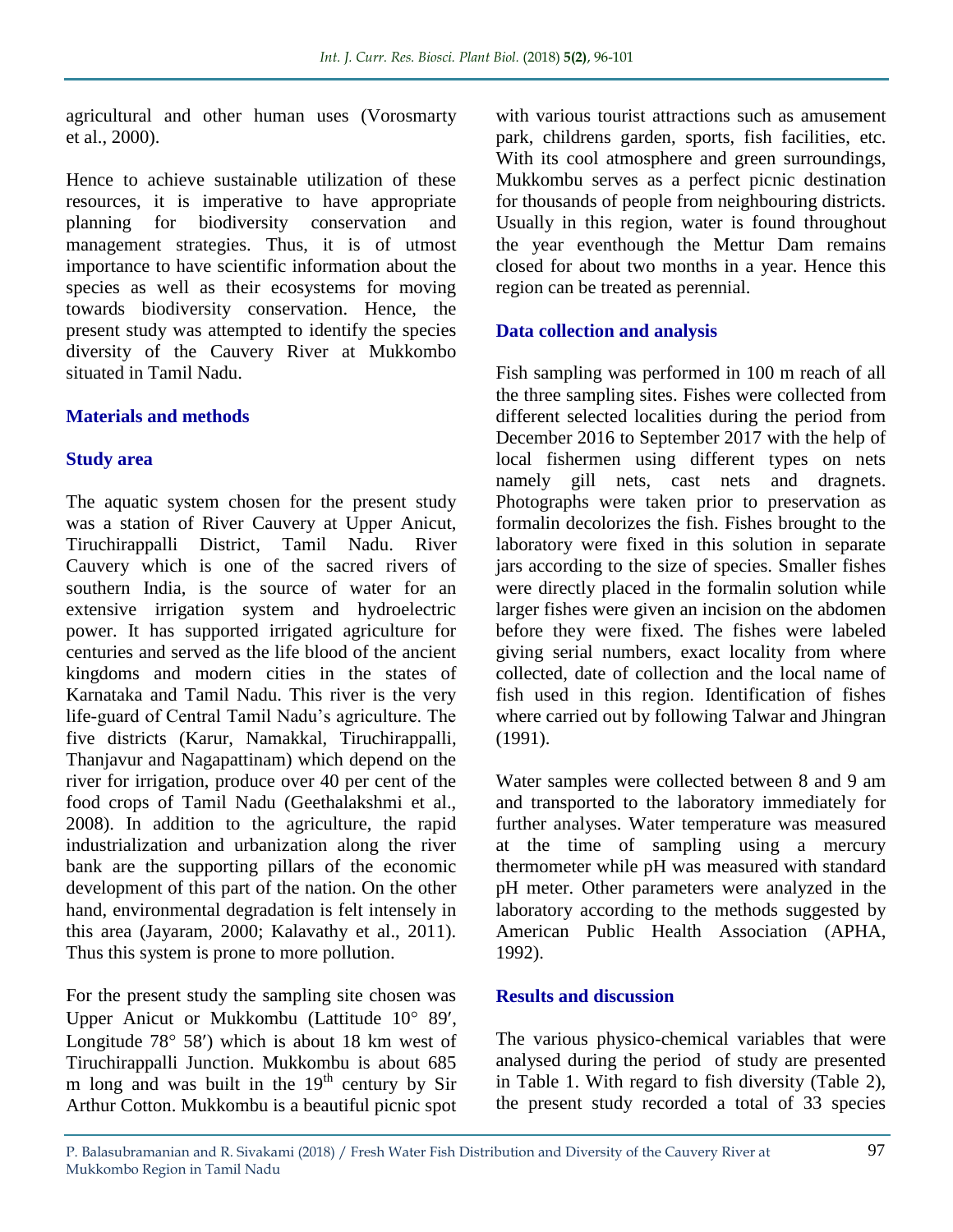belonging to six orders (Cypriniformes, Siluriformes, Osteoglossiformes, Mugiliformes, Perciformes and Anguiliformes). The order Cypriniformes comprised of a single family (Cyprinidae) which recorded a total of 12 species belonging to eight genera. The order Siluriformes, however, was represented by six families (Siluridae, Schilbeidae, Sisoridae, Claridae, Heteropreustidae and Bagridae) recording a total of 11 species. Of this, Siluridae was represented by

two species belonging to the genus *Ompok*, while Schilbeidae was represented by three species, one each belonging to the genus *Ailia, Clupisoma* and *Neotropius* respectively. Family *Claridae* was represented by two species, one each belonging to the genus *Clarius* and *Glyptothorax* respectively. On the other hand, family Sisoridae and Heteropneustidae were each represented by single species belonging to the genus *Bagrius* and *Heteropneustes* respectively.

| <b>Order-wise Percentage</b> | <b>Family-wise Percentage</b> | <b>Total Species</b> |
|------------------------------|-------------------------------|----------------------|
| Cypriniformes (36.36)        | Cyprinidae (36.36)            | 12                   |
| Siluriformes (42.86)         | Siluridae (6.06)              | $\overline{2}$       |
|                              | Schilbeidae (9.10)            | 3                    |
|                              | Sisoridae $(3.03)$            | 1                    |
|                              | Claridae $(6.06)$             | 2                    |
|                              | Heteropneustidae (3.03)       | $\mathbf{1}$         |
|                              | Bagridae $(6.06)$             | $\overline{2}$       |
| Osteoglossiformes (7.14)     | Notopteridae (3.03)           | $\mathbf{1}$         |
| Mugiliformes (7.14)          | Mugilidae (3.03               | 1                    |
| Perciformes (28.57)          | Anabantidae (3.03)            | 1                    |
|                              | Channidae (9.09)              | 3                    |
|                              | Ambassidae (6.06)             | $\overline{2}$       |
|                              | Gobiidae (3.03)               | 1                    |
| Anguilliformes               | Anguillidae (3.03)            |                      |

| Table 1. Order and Familywise list of fresh water fish in the Cauvery River at Mukkombo. |
|------------------------------------------------------------------------------------------|
|------------------------------------------------------------------------------------------|

The order Osteoglossiformes and Mugiliformes were each represented by a single species. Osteoglossiformes recorded the presence of the family Notopteridae which in turn was represented by the genus *Notopterus* while Mugiliformes recorded the presence of the family Mugilidae which in turn was represented by the genus *Rhinomugil*. The order Perciformes was represented by seven species belonging to four families; while the family Anabantidae and Gobiidae were each represented by one species, Anabantidae recorded the presence of the genus *Anabas* while Gobiidae was represented by the genus *Glassogobius*. The family Channidae was represented by three species

belonging to the genus *Channa* while the family Ambassidae was represented by two species one each belonging to the genus *Chanda* and *Parambassis* respectively. The order Anguilliformes was represented by a single species belonging to the family Anguillidae and recorded by the genus *Anguilla*.

Thus, an overall comparison between the various fishes in the level of Oder reveals that the maximum diversity was represented in Cypriniformes which recorded 12 species of fish followed by Siluriformes which recorded 11 species and then by Perciformes which recorded seven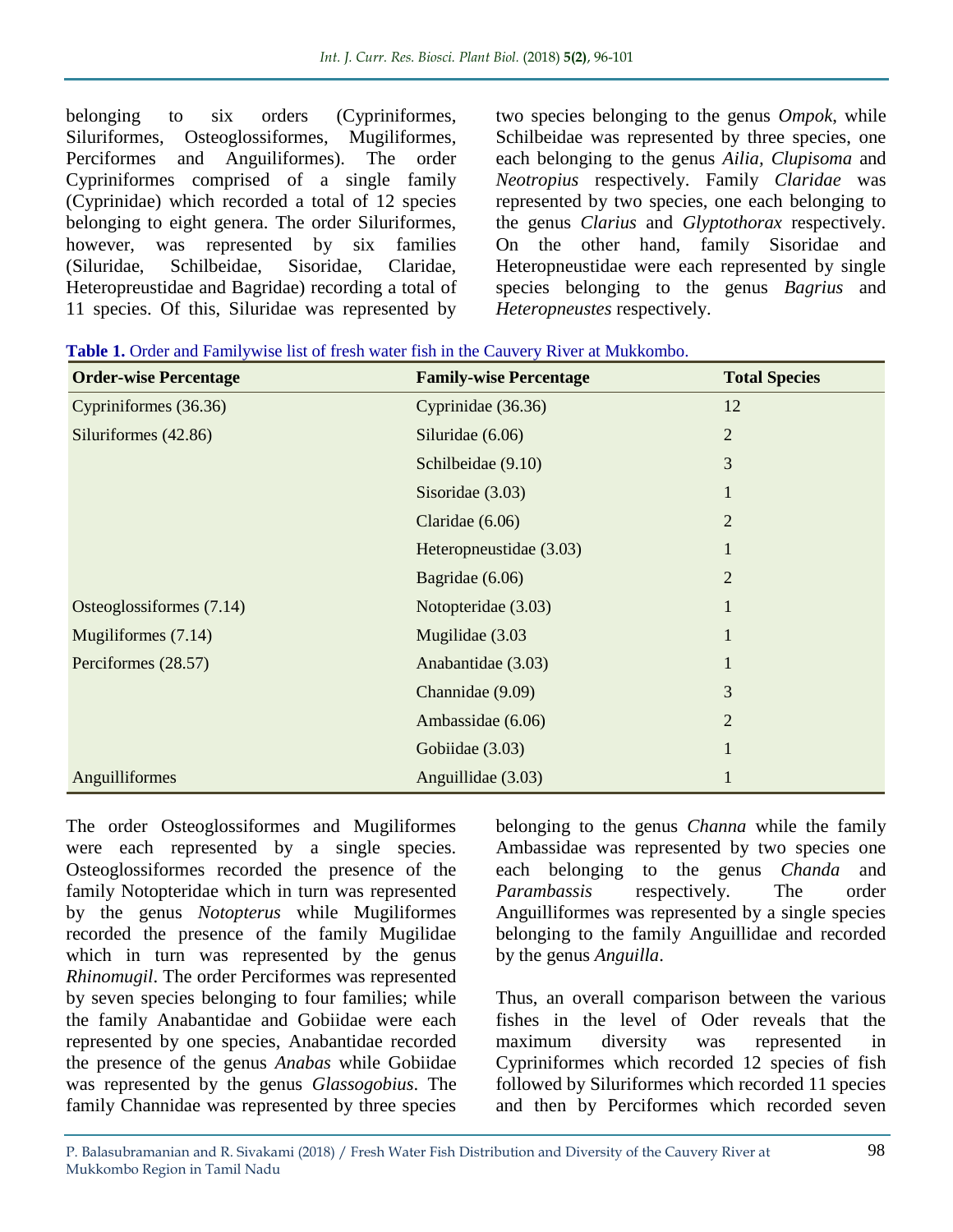species. Thus, in terms of percentage occurrence, Cypriniformes recorded 36.36% of the total fish species followed closely by Siluriformes recording 33.33% and then by Perciformes which recorded

21.21% of the total fish species. The other three Orders (Osteoglossiformes, Mugiliformes and Anguilliformes represented only 3.03% each of the total fish species.

| <b>Table 2.</b> List of fresh water fish species recorded in the Cauvery River at Mukkombo. |
|---------------------------------------------------------------------------------------------|
|---------------------------------------------------------------------------------------------|

| <b>Order</b> : Cypriniformes         |                                  |  |
|--------------------------------------|----------------------------------|--|
| <b>Family</b> : Cyprinidae           | <b>Family: Heteropneustidae</b>  |  |
| 1. Catlacatla                        | 21. Heteropneustes fossils       |  |
| 2. Cirrhinusmrigala                  | <b>Family: Bagridae</b>          |  |
| 3. Cirrhinusreba                     | 22. Mystuscavasius               |  |
| 4. Labeo dero                        | 23. Mystusvittatus               |  |
| 5. Labeorohita                       | <b>Order</b> : Osteoglossiformes |  |
| 6. Osteobramacotio                   | <b>Family</b> : Notopteridae     |  |
| 7. Punitusconchonius                 | 24. Notopterusnotopterus         |  |
| 8. Punitusvittatus                   | <b>Order</b> : Mugiliformes      |  |
| 9. Raimasbola                        | <b>Family</b> : Mugilidae        |  |
| 10. Salmostomahorai                  | 25. Rhinomugilcarsula            |  |
| 11. Schismatorhynchosnukta           | <b>Order</b> : Perciformes       |  |
| 12. Tormussullah                     | <b>Family</b> : Anabantidae      |  |
| <b>Order</b> : Siluriformes          | 26. Anabas testudineus           |  |
| <b>Family</b> : Siluridae            | <b>Family</b> : Channidae        |  |
| 13. Ompokbimaculatus                 | 27. Channastriatus               |  |
| 14. Ompakpobda                       | 28. Channa punctatus             |  |
| <b>Family</b> : Schilbeidae          | 29. Channaorientalis             |  |
| 15. Ailiacoila                       | Family : Ambassidae              |  |
| 16. Clupisomagarura                  | 30. Chanda nama                  |  |
| 17. Neotropiuskhavalchor             | 31. Parambassisranga             |  |
| <b>Family: Sisoridae</b>             | <b>Family</b> : Gobiidae         |  |
| 18. Bagariusbagarius                 | 32. Glassogobiusgiuris           |  |
| <b>Family: Clariidae</b>             | <b>Order</b> : Antulliformes     |  |
| 19. Clariasbatrachus                 | <b>Family</b> : Anguillidae      |  |
| 20.<br><i>Glyptothoraxtrewavasae</i> | 33. Anguilla bengalensis         |  |

**Table 3.** Physico-chemical parameters of the Cauvery River at Mukkombo.

| <b>S. No.</b>    | <b>Parameter</b>         | Unit            | <b>Value</b>    |
|------------------|--------------------------|-----------------|-----------------|
| 1.               | pH                       |                 | $7.3 \pm 0.7$   |
| 2.               | <b>Water Temperature</b> | $\rm ^{\circ}C$ | $24.0 \pm 0.8$  |
| 3.               | Air Temperature          | $\rm ^{\circ}C$ | $27.5 \pm 1.1$  |
| $\overline{4}$ . | Turbidity                | cm              | $38.6 \pm 2.4$  |
| 5.               | Conductivity             | $\mu$ s/cm      | $210.5 \pm 3.6$ |
| 6.               | Depth                    | m               | $4.4 \pm 1.5$   |
| 7.               | Water velocity           | km/h            | 13.6            |

A perusal of literature reveals that Sakhare (2001) while studying the fish diversity of Ujani wetland in

Maharashtra recorded more than 21 species of fish with the dominant fish belonging to the order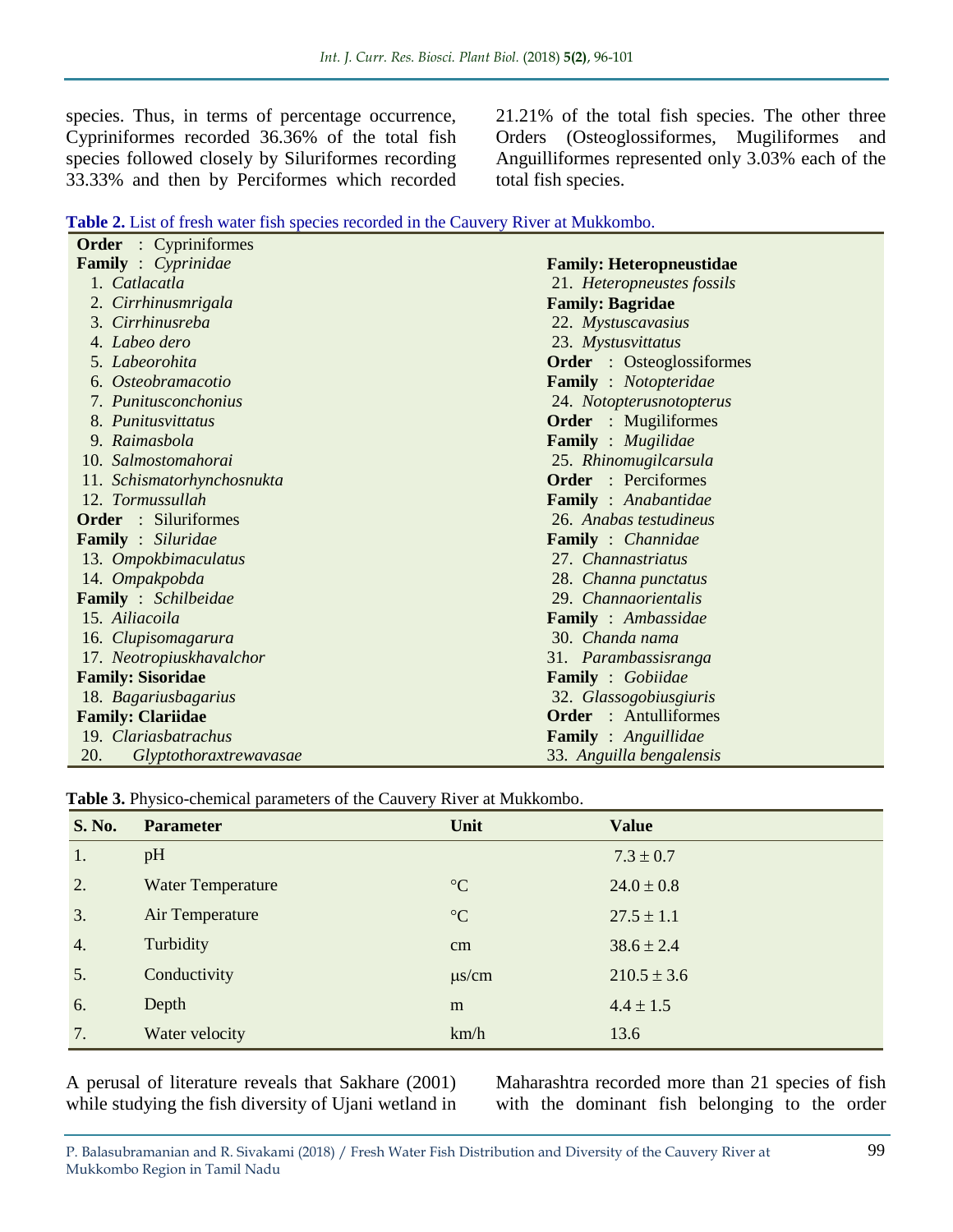Cypriniformes (4 species) followed by Osteoglosiformes, Perciformes and Channiformes all recording two species each. Yazdani and Singh (2002) while studying the fish resources of Bhima River in Indapur recorded 54 species of fish belonging to 15 families while Pawar et al*.* (2003) monitoring Sirur Dam in Nanded recorded 11 species of fish belonging to five orders. However, Menon (2004) while studying the fish diversity of Koyna River recorded 58 species in that system, while Khedkar (2005) studying the fish diversity of Nathsagar Reservoir in Aurangabad was able to record 67 fish species belonging to seven orders and 19 families. Shinde et al. (2009) while studying the fish diversity in Rawanwadi lake in Maharashtra recorded 29 species of fish dominated by Cypriniformes (11 species) followed by Perciformes (3 species). Later, Shinde et al. (2009a, b) while studying fish diversity of Harsool Savangi Dam in Aurangabad and Pravara River in Ahmednagar record 15 and 41 species respectively; while the Harsool Savangi Dam recorded 11 species of Cypriniformes and three species of Perciformes, the Pravara River recorded seven orders, 14 families and 26 genera. Among the various orders Cypriniformes formed the bulk (50%) followed by Siluriformes (19%), Perciformes (14%), Osteoglossiformes and Synbranchiformes (4.76%) and Mugiliformes and Beloniformes forming 2.38% each of the total fish species.

Vijayalaxmi et al. (2010) while monitoring the fish distribution in Mullameri River in Karnataka suggested that Cypriniformes formed the dominant group followed by Siluriformes, Channiformes, Mastacembiformes and Osteoglossiformes while Ubharhande et al*.* (2011) reported the ichthyofauna of Ambadi Dam comprised of 27 species belonging to eight orders, 11 families and 22 genera of which Cypriniformids dominated with 13 species forming 48.16% of the total fish species. On the other hand, Sanjay et al*.* (2012) while studying the Krishna River at Wai reported a total of 51 species belonging to 14 families and 13 genera while Sarkar et al*.* (2013) studying the fish diversity of River Gerua in Uttar Pradesh recorded a total of 87 species of fish belonging to six Orders, 22 families

and 52 genera of which Cypriniformes comprised 12 species followed by Siluriformes(4 species) and Siluriformes (3 species) of fish. Ravindra et al. (2014) while reviewing the fish diversity of Maharashtra reported a total of 165 fish species belonging to nine Orders, 26 families and 82 genera.

A comparison of the fish fauna in the present study with that of others reveals comparable results with the studies of Slunde et al. (2009) and Ubharhande et al. (2011) and higher than the studies of Pawar et al. (2003), Shinde et al*.* (2009a) and Sakhare (2001) and lower than the studies of other workers. Nevertheless, it appears that all the workers reported the dominance of Cypriniformes in all the systems as was also noticed in the present study. Thus, it appears that the most common species that appears in Indian fresh water systems belong to this Order. However, there were differences in the composition of the species as well as with other Orders and families which suggests that each systems are unique thus necessitating to study each and every system however close they may be.

### **Conflict of interest statement**

Authors declare that they have no conflict of interest.

#### **References**

- APHA, 1992. Standard Methods for Examination of Water and Waste Water.  $18<sup>th</sup>$  Edn. American Public Health Association, Washington DC.
- Geethalakshmi, V., Nils-Otto, Lakshmanan, A., 2008. A literature review on modeling of hydrological processes and feedback mechanisms on climate. The Norwegian Institute for Agriculture and Environmental Research, Norway. Climatic Report No.3 Task No.1 (Bioforsk Report), 3: 142.
- Jayaram, K. C., 2000. Cauvery Riverine System: An Environmental Study. The Madras Science Foundation. India. 257p.
- Jenkins, M., 2003. Prospects for biodiversity. Science. 302, 1175-1177.